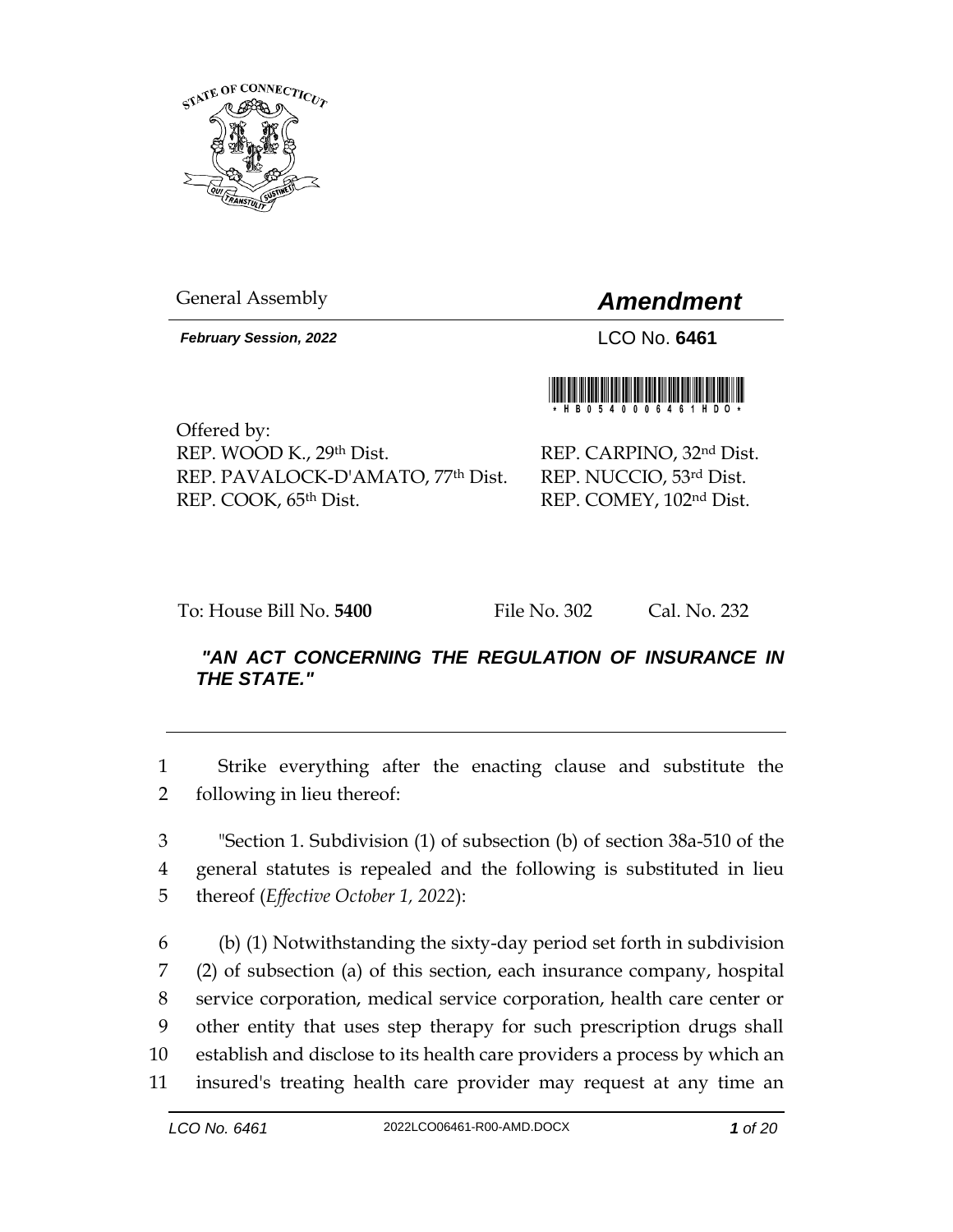override of the use of any step therapy drug regimen. Such disclosure shall be made to health care providers in writing at least once each 14 calendar year, and such health care provider shall display in a conspicuous and prominent location, including the provider's Internet web site and on a bulletin board in the provider's office, information 17 regarding the override process. Any such override process shall be convenient to use by health care providers and an override request shall be expeditiously granted when an insured's treating health care provider demonstrates that the drug regimen required under step therapy (A) has been ineffective in the past for treatment of the insured's medical condition, (B) is expected to be ineffective based on the known relevant physical or mental characteristics of the insured and the known characteristics of the drug regimen, (C) will cause or will likely cause an adverse reaction by or physical harm to the insured, or (D) is not in the 26 best interest of the insured, based on medical necessity. Until October  $1_t$  2025, in the case of a prescribed drug for the treatment of schizophrenia, major depressive disorder or bipolar disorder, as defined in the most recent edition of the Diagnostic and Statistical Manual of Mental Disorders, such override request shall be granted not later than twenty-four hours from the time of request.

 Sec. 2. (*Effective from passage*) (a) There is established a task force to study data collection efforts regarding step therapy. Such study shall include, but need not be limited to, data collection regarding step therapy edits, rejections and appeals of behavioral health drugs and the best methods to collect such data.

(b) The task force shall consist of the following members:

(1) One appointed by the speaker of the House of Representatives;

(2) One appointed by the president pro tempore of the Senate;

 (3) One appointed by the minority leader of the House of Representatives;

(4) One appointed by the minority leader of the Senate;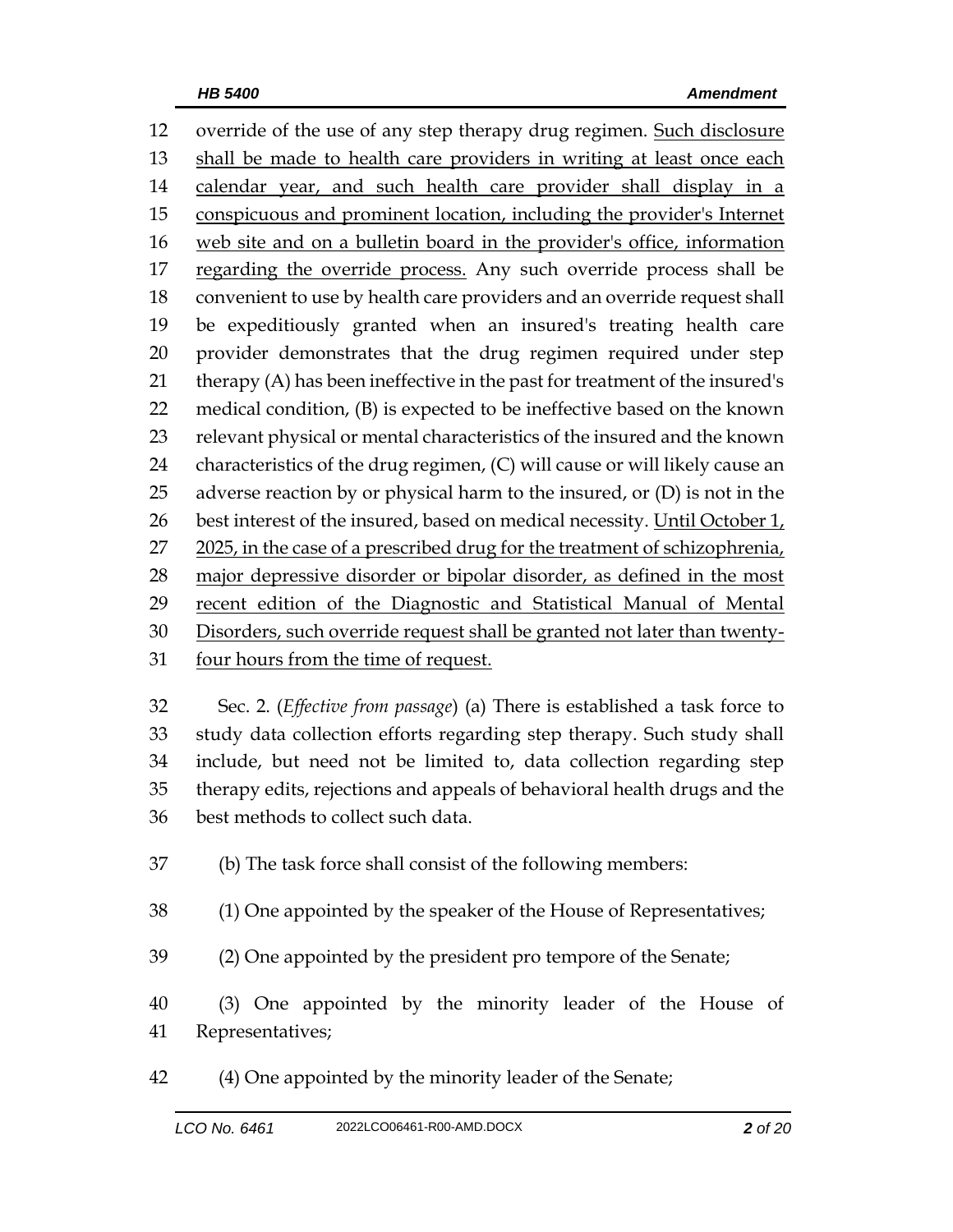| 43 | (5) The chairpersons and ranking members of the joint standing           |  |  |  |
|----|--------------------------------------------------------------------------|--|--|--|
| 44 | committees of the General Assembly having cognizance of matters          |  |  |  |
| 45 | relating to public health and insurance, or their designees;             |  |  |  |
| 46 | (6) The executive director of the Office of Health Strategy, or the      |  |  |  |
| 47 | executive director's designee;                                           |  |  |  |
| 48 | (7) The Insurance Commissioner, or the Insurance Commissioner's          |  |  |  |
| 49 | designee;                                                                |  |  |  |
| 50 | (8) The Commissioner of Consumer Protection, or the commissioner's       |  |  |  |
| 51 | designee;                                                                |  |  |  |
| 52 | (9) One representative of the insurance industry, to be appointed by     |  |  |  |
| 53 | the House chairperson of the joint standing committee of the General     |  |  |  |
| 54 | Assembly having cognizance of matters relating to insurance;             |  |  |  |
| 55 | (10) One representative of the pharmaceutical industry, to be            |  |  |  |
| 56 | appointed by the House ranking member of the joint standing              |  |  |  |
| 57 | committee of the General Assembly having cognizance of matters           |  |  |  |
| 58 | relating to insurance;                                                   |  |  |  |
| 59 | (11) One mental health care provider, to be appointed by the House       |  |  |  |
| 60 | chairperson of the joint standing committee of the General Assembly      |  |  |  |
| 61 | having cognizance of matters relating to insurance; and                  |  |  |  |
| 62 | (12) One representative of a mental health advocacy group, who shall     |  |  |  |
| 63 | be an impacted individual, to be appointed by the House ranking          |  |  |  |
| 64 | member of the joint standing committee of the General Assembly           |  |  |  |
| 65 | having cognizance of matters relating to public health.                  |  |  |  |
| 66 | (c) The administrative staff of the joint standing committee of the      |  |  |  |
| 67 | General Assembly having cognizance of matters relating to public         |  |  |  |
| 68 | health shall serve as administrative staff of the task force.            |  |  |  |
| 69 | (d) Not later than July 1, 2023, the task force shall submit a report on |  |  |  |
| 70 | its findings and recommendations to the joint standing committees of     |  |  |  |
| 71 | the General Assembly having cognizance of matters relating to            |  |  |  |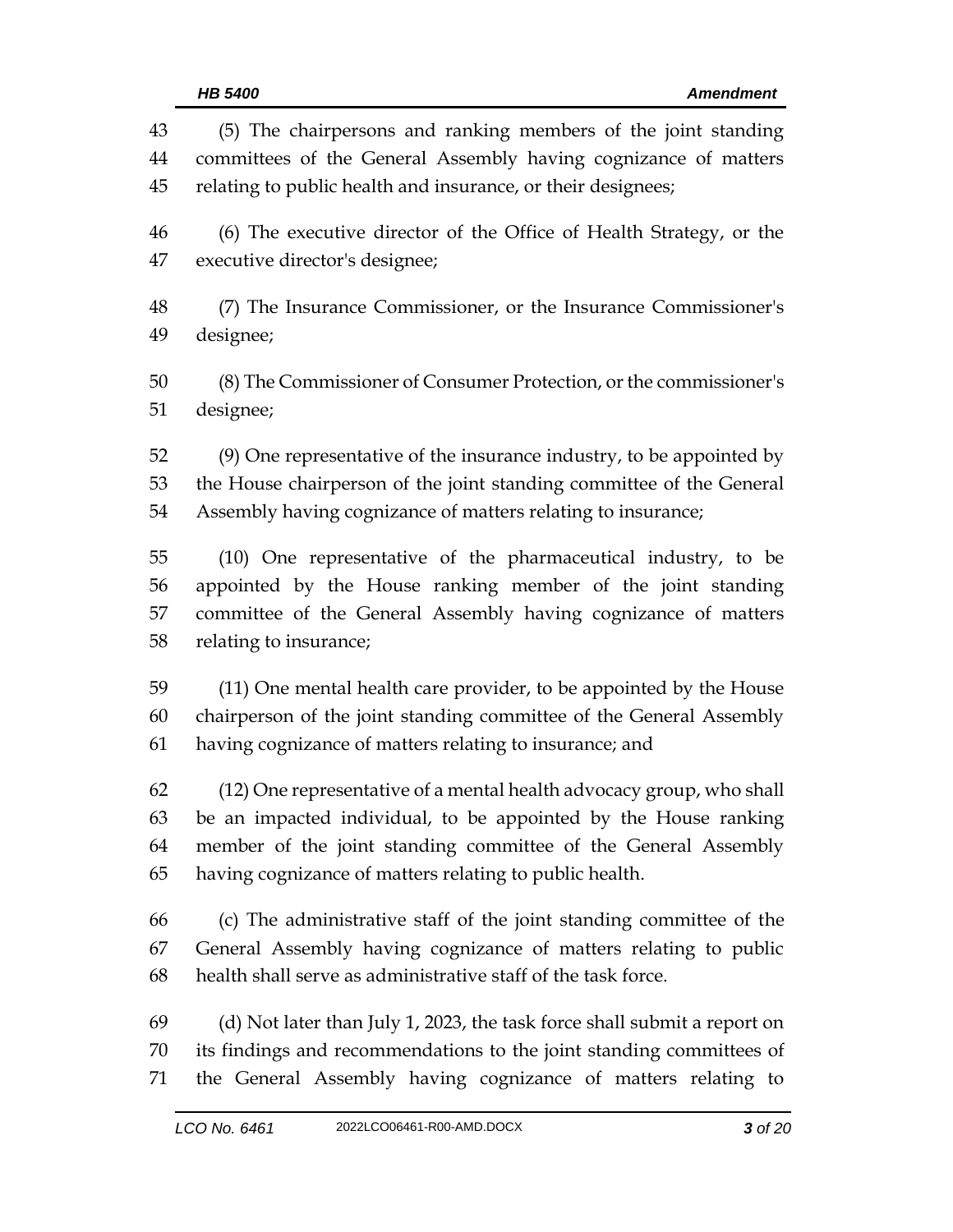insurance and public health, in accordance with the provisions of section 11-4a of the general statutes. The task force shall terminate on the date that it submits such report or on July 1, 2023, whichever is earlier.

 Sec. 3. Section 38a-477ff of the 2022 supplement to the general statutes is repealed and the following is substituted in lieu thereof (*Effective from passage and applicable to policies delivered, issued for delivery, renewed, amended or continued on or after January 1, 2022*):

 (a) Each insurer, health care center, hospital service corporation, medical service corporation, fraternal benefit society or other entity that delivers, issues for delivery, renews, amends or continues an individual or group health insurance policy in this state on or after January 1, 2022, providing coverage of the type specified in subdivisions (1), (2), (4), (11) and (12) of section 38a-469 shall, when calculating an insured's liability for a coinsurance, copayment, deductible or other out-of-pocket expense for a covered benefit, give credit for any discount provided or payment made by a third party for the amount of, or any portion of the amount of, the coinsurance, copayment, deductible or other out-of-pocket expense for the covered benefit.

 (b) If, under federal law, application of subsection (a) of this section 92 would result in health savings account ineligibility under Section 223 of the Internal Revenue Code of 1986, or any subsequent corresponding internal revenue code of the United States, as amended from time to 95 time, this requirement shall apply for health savings account-qualified, 96 high deductible health plans with respect to the deductible of such a plan after the enrollee has satisfied the minimum deductible under Section 223 of said internal revenue code, except for items or services 99 that are preventive care pursuant to Section  $223(c)(2)(C)$  of said internal 100 revenue code, in which case the requirements of subsection (a) of this section shall apply regardless of whether the minimum deductible under Section 223 of said internal revenue code is satisfied.

Sec. 4. Section 38a-477gg of the 2022 supplement to the general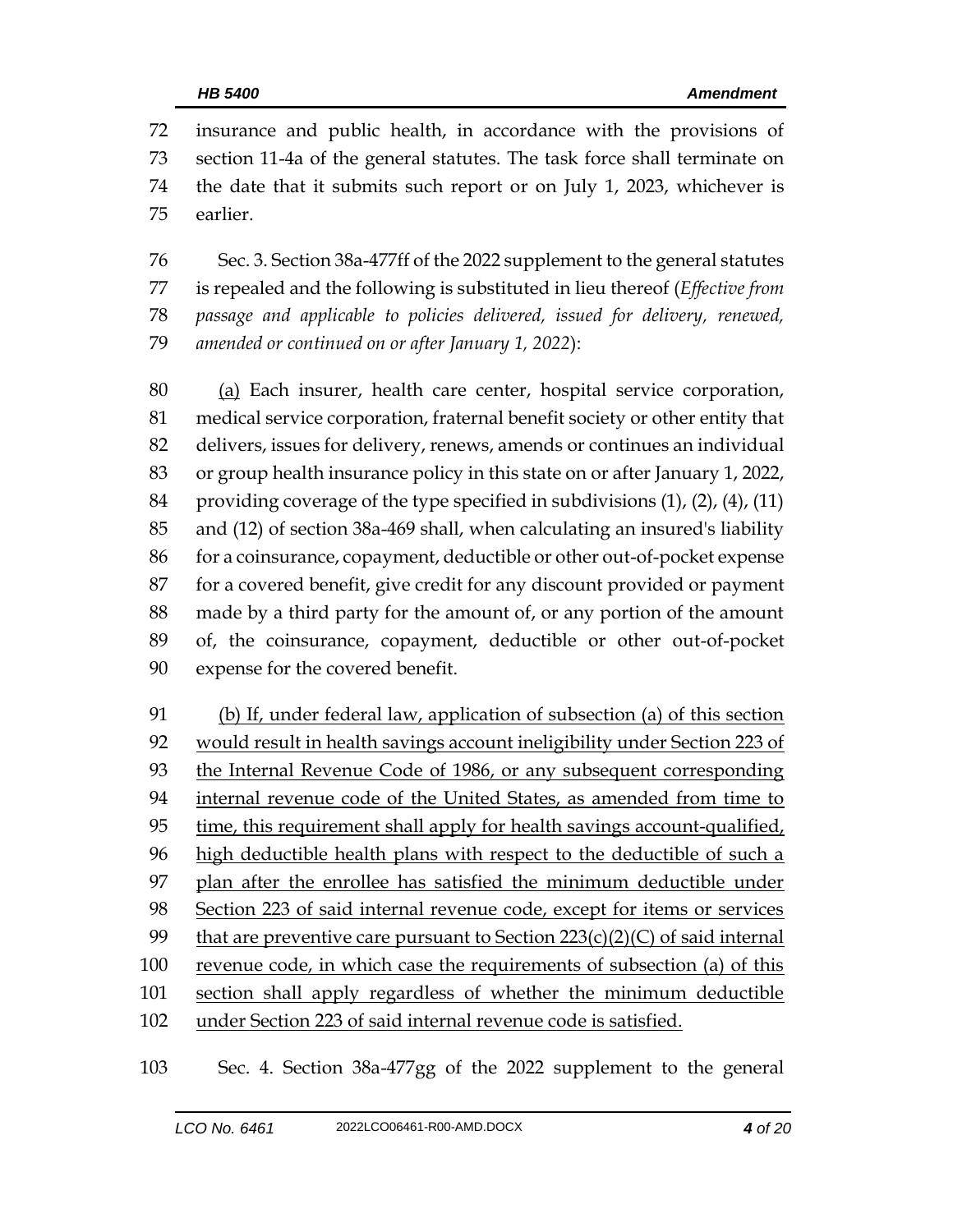statutes is repealed and the following is substituted in lieu thereof (*Effective from passage and applicable to contracts entered into on or after January 1, 2022*):

 (a) On and after January 1, 2022, each contract entered into between a health carrier, as defined in section 38a-591a, and a pharmacy benefits manager, as defined in section 38a-479aaa, for the administration of the pharmacy benefit portion of a health benefit plan in this state on behalf of plan sponsors shall require that the pharmacy benefits manager, when calculating an insured's or enrollee's liability for a coinsurance, copayment, deductible or other out-of-pocket expense for a covered prescription drug benefit, give credit for any discount provided or payment made by a third party for the amount of, or any portion of the amount of, the coinsurance, copayment, deductible or other out-of-pocket expense for the covered prescription drug benefit.

 (b) If, under federal law, application of subsection (a) of this section would result in health savings account ineligibility under Section 223 of the Internal Revenue Code of 1986, or any subsequent corresponding 121 internal revenue code of the United States, as amended from time to time, this requirement shall apply for health savings account-qualified, 123 high deductible health plans with respect to the deductible of such a plan after the enrollee has satisfied the minimum deductible under Section 223 of said internal revenue code, except for items or services 126 that are preventive care pursuant to Section  $223(c)(2)(C)$  of said internal revenue code, in which case the requirements of subsection (a) of this section shall apply regardless of whether the minimum deductible under Section 223 of said internal revenue code is satisfied.

 Sec. 5. Section 38a-478w of the 2022 supplement to the general statutes is repealed and the following is substituted in lieu thereof (*Effective from passage and applicable to contracts delivered, issued for delivery, renewed, amended or continued on or after January 1, 2022*):

 (a) For any contract delivered, issued for delivery, renewed, amended or continued in this state on or after January 1, 2022, each managed care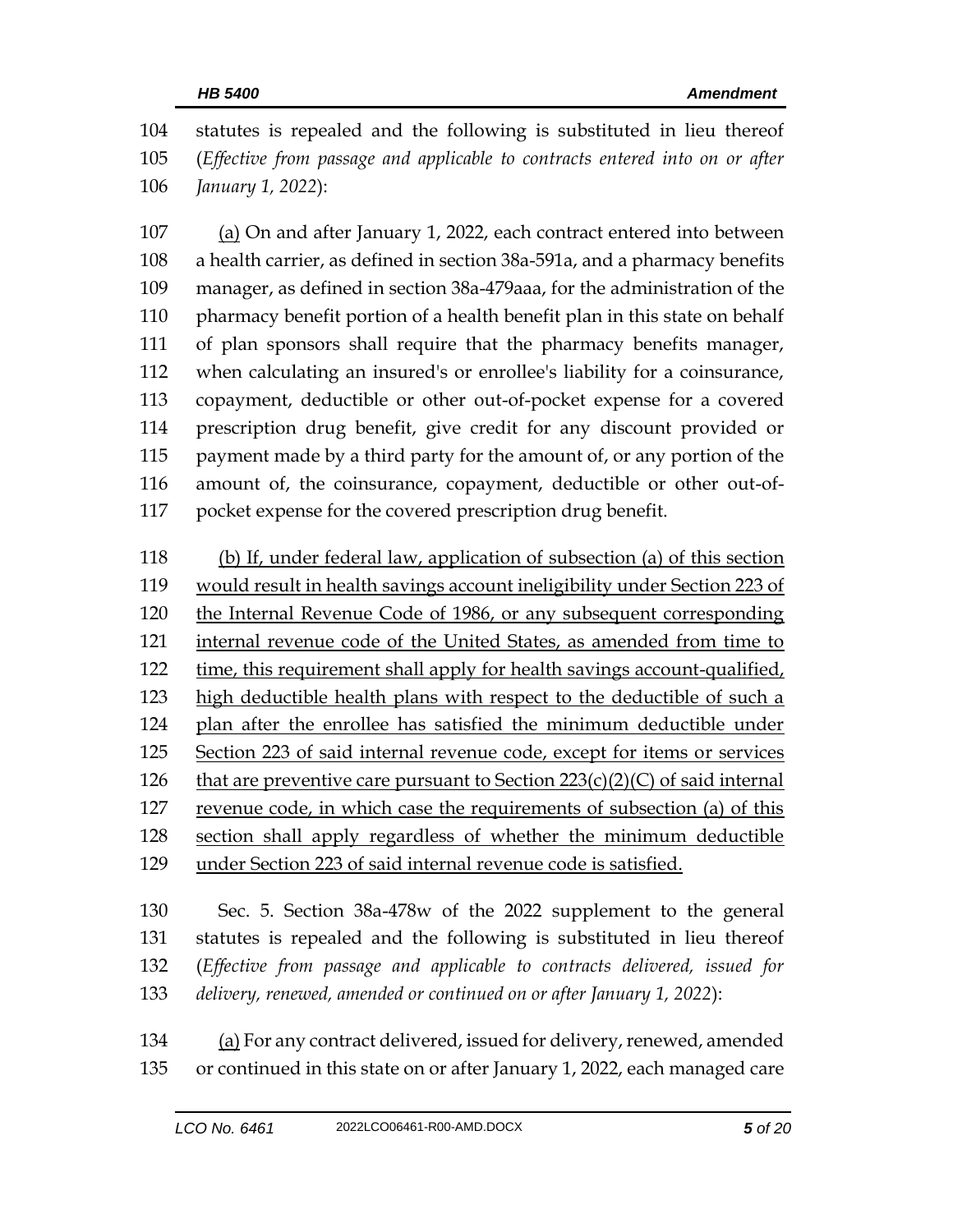organization shall, when calculating an enrollee's liability for a coinsurance, copayment, deductible or other out-of-pocket expense for a covered benefit, give credit for any discount provided or payment made by a third party for the amount of, or any portion of the amount of, the coinsurance, copayment, deductible or other out-of-pocket expense for the covered benefit. (b) If, under federal law, application of subsection (a) of this section would result in health savings account ineligibility under Section 223 of the Internal Revenue Code of 1986, or any subsequent corresponding 145 internal revenue code of the United States, as amended from time to time, this requirement shall apply for health savings account-qualified, high deductible health plans with respect to the deductible of such a plan after the enrollee has satisfied the minimum deductible under Section 223 of said internal revenue code, except for items or services 150 that are preventive care pursuant to Section  $223(c)(2)(C)$  of said internal revenue code, in which case the requirements of subsection (a) of this section shall apply regardless of whether the minimum deductible

under Section 223 of said internal revenue code is satisfied.

 Sec. 6. Section 38a-490 of the general statutes is repealed and the following is substituted in lieu thereof (*Effective January 1, 2023*):

 (a) Each individual health insurance policy delivered, issued for delivery, renewed, amended or continued in this state providing coverage of the type specified in subdivisions (1), (2), (4), (6), (10), (11) and (12) of section 38a-469 for a family member of the insured or subscriber shall, as to such family member's coverage, also provide that the health insurance benefits applicable for children shall be payable with respect to a newly born child of the insured or subscriber from the moment of birth.

 (b) Coverage for such newly born child shall consist of coverage for injury and sickness including necessary care and treatment of medically diagnosed congenital defects and birth abnormalities within the limits of the policy.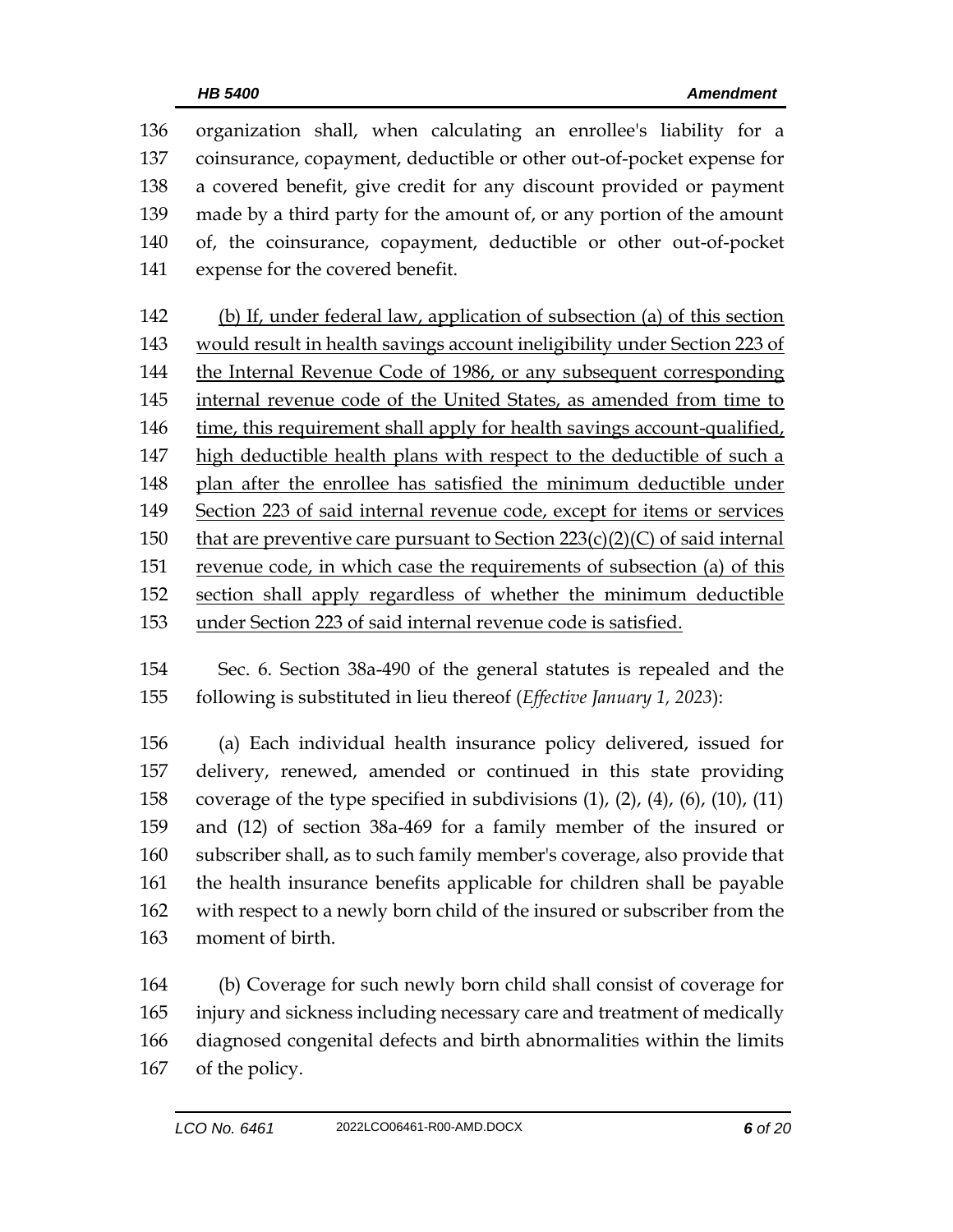(c) If payment of a specific premium or subscription fee is required to provide coverage for a child, the policy or contract may require that notification of birth of such newly born child and payment of the required premium or fees shall be furnished to the insurer, hospital service corporation, medical service corporation or health care center not later than **[**sixty-one**]** ninety-one days after the date of birth in order to continue coverage beyond such **[**sixty-one-day**]** period, provided failure to furnish such notice or pay such premium or fees shall not prejudice any claim originating within such **[**sixty-one-day**]** period.

 Sec. 7. Section 38a-516 of the general statutes is repealed and the following is substituted in lieu thereof (*Effective January 1, 2023*):

 (a) Each group health insurance policy delivered, issued for delivery, renewed, amended or continued in this state providing coverage of the type specified in subdivisions (1), (2), (4), (6), (11) and (12) of section 38a- 469 for a family member of the insured or subscriber shall, as to such family member's coverage, also provide that the health insurance benefits applicable for children shall be payable with respect to a newly born child of the insured or subscriber from the moment of birth.

 (b) Coverage for such newly born child shall consist of coverage for injury and sickness including necessary care and treatment of medically diagnosed congenital defects and birth abnormalities within the limits of the policy.

 (c) If payment of a specific premium fee is required to provide coverage for a child, the policy may require that notification of birth of such newly born child and payment of the required premium or fees shall be furnished to the insurer, hospital service corporation, medical service corporation or health care center not later than **[**sixty-one**]** 195 ninety-one days after the date of birth in order to continue coverage beyond such **[**sixty-one-day**]** period, provided failure to furnish such notice or pay such premium shall not prejudice any claim originating within such **[**sixty-one-day**]** period.

Sec. 8 (NEW) (*Effective July 1, 2022*) For the purposes of this section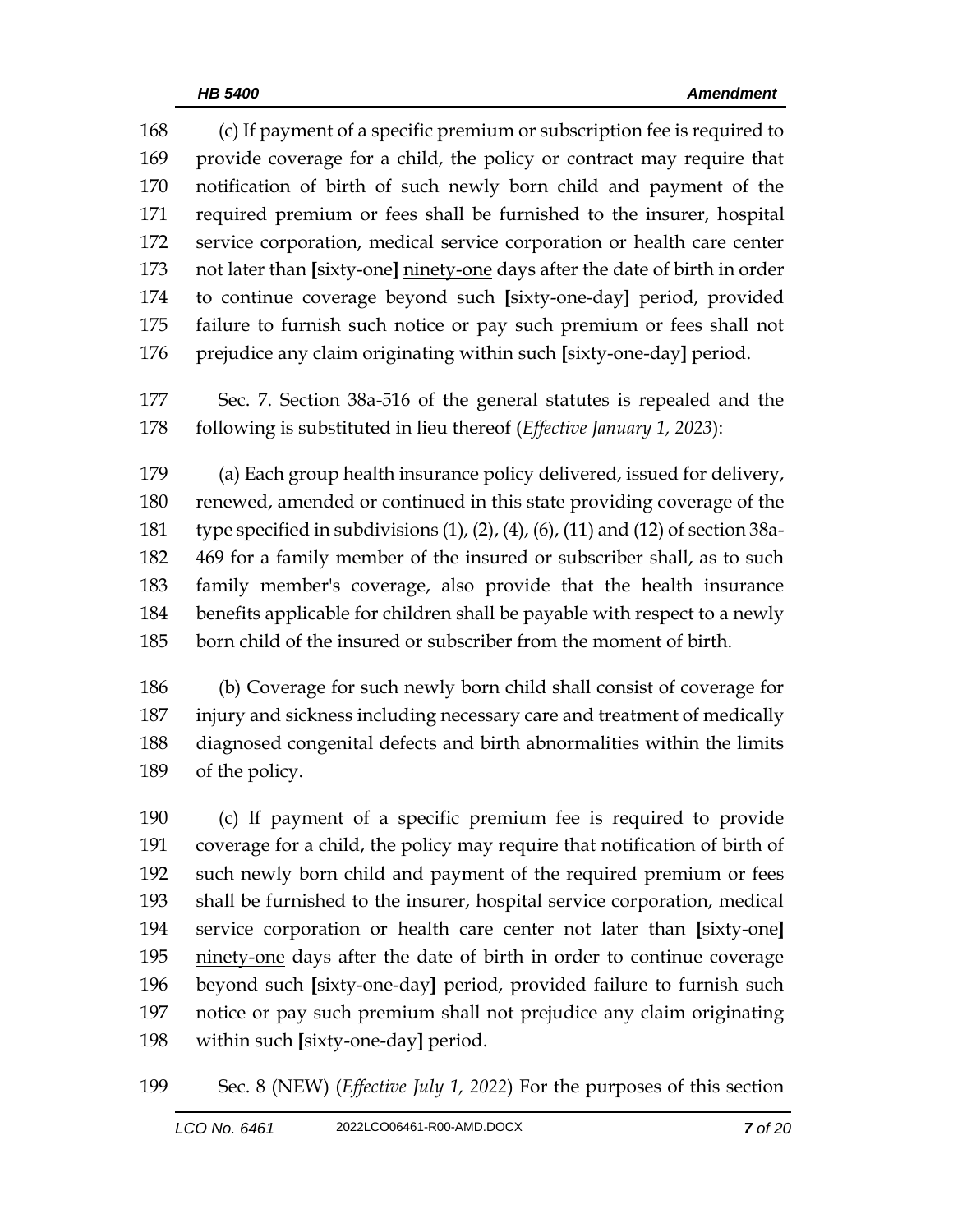| 200<br>201 | and sections 9 to 13, inclusive, of this act unless the context otherwise<br>requires: |  |  |
|------------|----------------------------------------------------------------------------------------|--|--|
| 202        | (1) "Commissioner" means the Commissioner of Consumer                                  |  |  |
| 203        | Protection;                                                                            |  |  |
| 204        | (2) "Drug" means an article that is (A) recognized in the official United              |  |  |
| 205        | States Pharmacopoeia, official Homeopathic Pharmacopoeia of the                        |  |  |
| 206        | United States or official National Formulary, or any supplement thereto,               |  |  |
| 207        | (B) intended for use in the diagnosis, cure, mitigation, treatment or                  |  |  |
| 208        | prevention of disease in humans, (C) not food and intended to affect the               |  |  |
| 209        | structure or any function of the human body, and (D) not a device and                  |  |  |
| 210        | intended for use as a component of any other article specified in                      |  |  |
| 211        | subparagraphs (A) to (C), inclusive, of this subdivision;                              |  |  |
| 212        | (3) "Drug Quality and Security Act" means the Drug Quality and                         |  |  |
| 213        | Security Act, 21 USC 351, et seq., as amended from time to time;                       |  |  |
| 214        | (4) "Food, Drug and Cosmetic Act" means the Food, Drug and                             |  |  |
| 215        | Cosmetic Act, 21 USC 301, et seq., as amended by the Drug Quality and                  |  |  |
| 216        | Security Act, as both may be amended from time to time;                                |  |  |
| 217        | (5) "Importation program" means the Canadian legend drug                               |  |  |
| 218        | importation program established by the commissioner pursuant to                        |  |  |
| 219        | section 9 of this act;                                                                 |  |  |
| 220        | (6) "Institutional pharmacy" has the same meaning as provided in                       |  |  |
| 221        | section 20-571 of the general statutes;                                                |  |  |
| 222        | (7) "Laboratory testing" means a quantitative and qualitative analysis                 |  |  |
| 223        | of a prescription drug consistent with the official United States                      |  |  |
| 224        | Pharmacopoeia;                                                                         |  |  |
| 225        | (8) "Legend drug" means a drug that (A) any applicable federal or                      |  |  |
| 226        | state law provides shall only be (i) dispensed pursuant to a prescription,             |  |  |
| 227        | or (ii) used by a prescribing practitioner, or (B) applicable federal law              |  |  |
| 228        | requires to bear the following legend: "RX ONLY" IN ACCORDANCE                         |  |  |
| 229        | WITH GUIDELINES ESTABLISHED IN THE FEDERAL FOOD, DRUG                                  |  |  |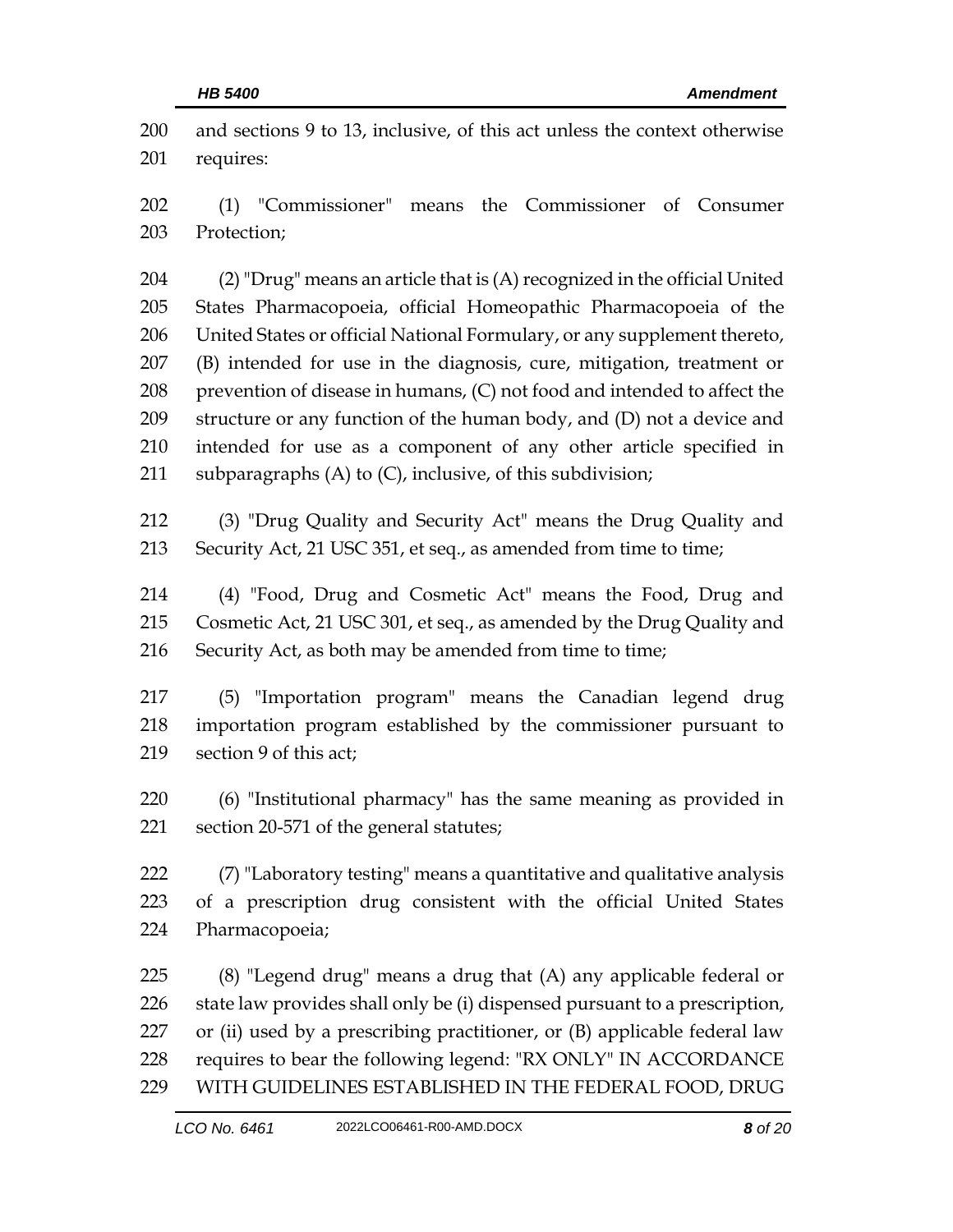## AND COSMETIC ACT;

 (9) "Manufacturer" means (A) an applicant as defined in 21 CFR 314.3, as amended from time to time, (B) a person who owns or operates an establishment that manufactures an eligible prescription drug, or (C) a holder of a drug master file containing information necessary to conduct the Statutory Testing, prepare the manufacturer's attestation and information statement, or comply with Section 804 of the Food, Drug 237 and Cosmetic Act, 21 USC 360(b), as amended from time to time;

 (10) "Participating Canadian supplier" means a manufacturer or wholesale drug distributor within Canada that (A) holds an active Drug Establishment License to wholesale drugs by Health Canada, (B) is registered with provincial regulatory authorities to distribute HPFB- approved drugs, (C) is not licensed by a provincial regulatory authority with an international pharmacy license that allows it to distribute drugs that are approved by countries other than Canada and that are not HPFB-approved for distribution in Canada, (D) is properly registered, if such Canadian supplier is required to be registered, with the United States Food and Drug Administration, or any successor agency, and (E) exports legend drugs, in the manufacturer's original container, to a participating wholesaler for distribution in this state under the importation program;

 (11) "Participating wholesaler" means a wholesaler as defined in 21 CFR 251.2, as amended from time to time, that is designated by the commissioner to participate in the importation program in this state. Participating wholesaler does not include a person authorized to import drugs under Section 801 (d) (1) of the Food, Drug and Cosmetic Act, 21 256 USC 381, as amended from time to time;

 (12) "Pharmacy" has the same meaning as provided in section 20-571 of the general statutes;

 (13) "Prescription" means a lawful oral, written or electronic order by a prescribing practitioner for a drug for a specific patient;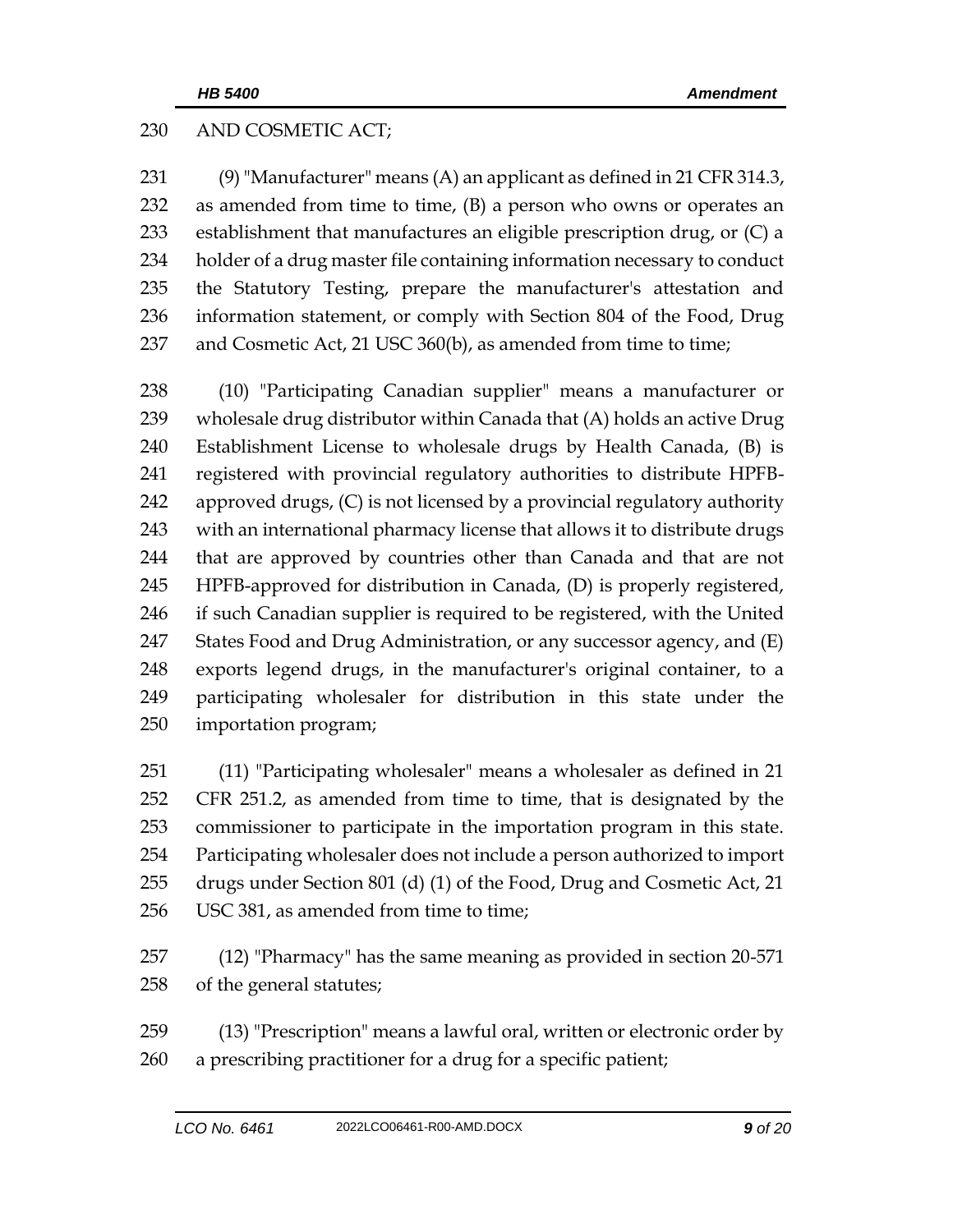| 261<br>262<br>263<br>264 | (14) "Qualified laboratory" means a laboratory in this state that has<br>been approved by the United States Food and Drug Administration for<br>the purposes of Section 804 of the Food, Drug and Cosmetic Act, 21 USC<br>360(b), as amended from time to time; |  |  |  |
|--------------------------|-----------------------------------------------------------------------------------------------------------------------------------------------------------------------------------------------------------------------------------------------------------------|--|--|--|
|                          |                                                                                                                                                                                                                                                                 |  |  |  |
| 265                      | (15) "Qualified wholesaler" means a wholesaler, as defined in section                                                                                                                                                                                           |  |  |  |
| 266                      | 21a-70 of the general statutes, that has received a certificate of                                                                                                                                                                                              |  |  |  |
| 267                      | registration from the commissioner pursuant to said section; and                                                                                                                                                                                                |  |  |  |
| 268                      | (16) "Track-and-trace" means the product tracing process for the                                                                                                                                                                                                |  |  |  |
| 269                      | components of the pharmaceutical distribution supply chain, as                                                                                                                                                                                                  |  |  |  |
| 270                      | described in Title II of the Drug Quality and Security Act.                                                                                                                                                                                                     |  |  |  |
| 271                      | Sec. 9. (NEW) (Effective July 1, 2022) (a) The commissioner shall                                                                                                                                                                                               |  |  |  |
| 272                      | establish a program to be known as the "Canadian legend drug                                                                                                                                                                                                    |  |  |  |
| 273                      | importation program". Under such importation program, the                                                                                                                                                                                                       |  |  |  |
| 274                      | commissioner shall, notwithstanding any provision of the general                                                                                                                                                                                                |  |  |  |
| 275                      | statutes:                                                                                                                                                                                                                                                       |  |  |  |
| 276                      | (1) Provide for the importation from Canada of safe and effective                                                                                                                                                                                               |  |  |  |
| 277                      | legend drugs that have the highest potential for cost savings for patients                                                                                                                                                                                      |  |  |  |
| 278                      | in this state;                                                                                                                                                                                                                                                  |  |  |  |
| 279                      | (2) Develop and implement an application and approval process for                                                                                                                                                                                               |  |  |  |
| 280                      | qualified wholesalers to be designated as participating wholesalers; and                                                                                                                                                                                        |  |  |  |
| 281                      | (3) Designate one or more participating wholesalers to distribute in                                                                                                                                                                                            |  |  |  |
| 282                      |                                                                                                                                                                                                                                                                 |  |  |  |
|                          | this state legend drugs, imported from Canada, from a participating                                                                                                                                                                                             |  |  |  |
| 283                      | Canadian supplier and in the manufacturer's original container, to a                                                                                                                                                                                            |  |  |  |
| 284                      | licensed pharmacy or institutional pharmacy or a qualified laboratory.                                                                                                                                                                                          |  |  |  |
| 285                      | (b) $(1)$ Not later than July 1, 2023, the commissioner shall submit a                                                                                                                                                                                          |  |  |  |
| 286                      | request to the federal Secretary of Health and Human Services seeking                                                                                                                                                                                           |  |  |  |
| 287                      | approval for the importation program under 21 USC 384, as amended                                                                                                                                                                                               |  |  |  |
| 288                      | from time to time. Such request shall, at a minimum:                                                                                                                                                                                                            |  |  |  |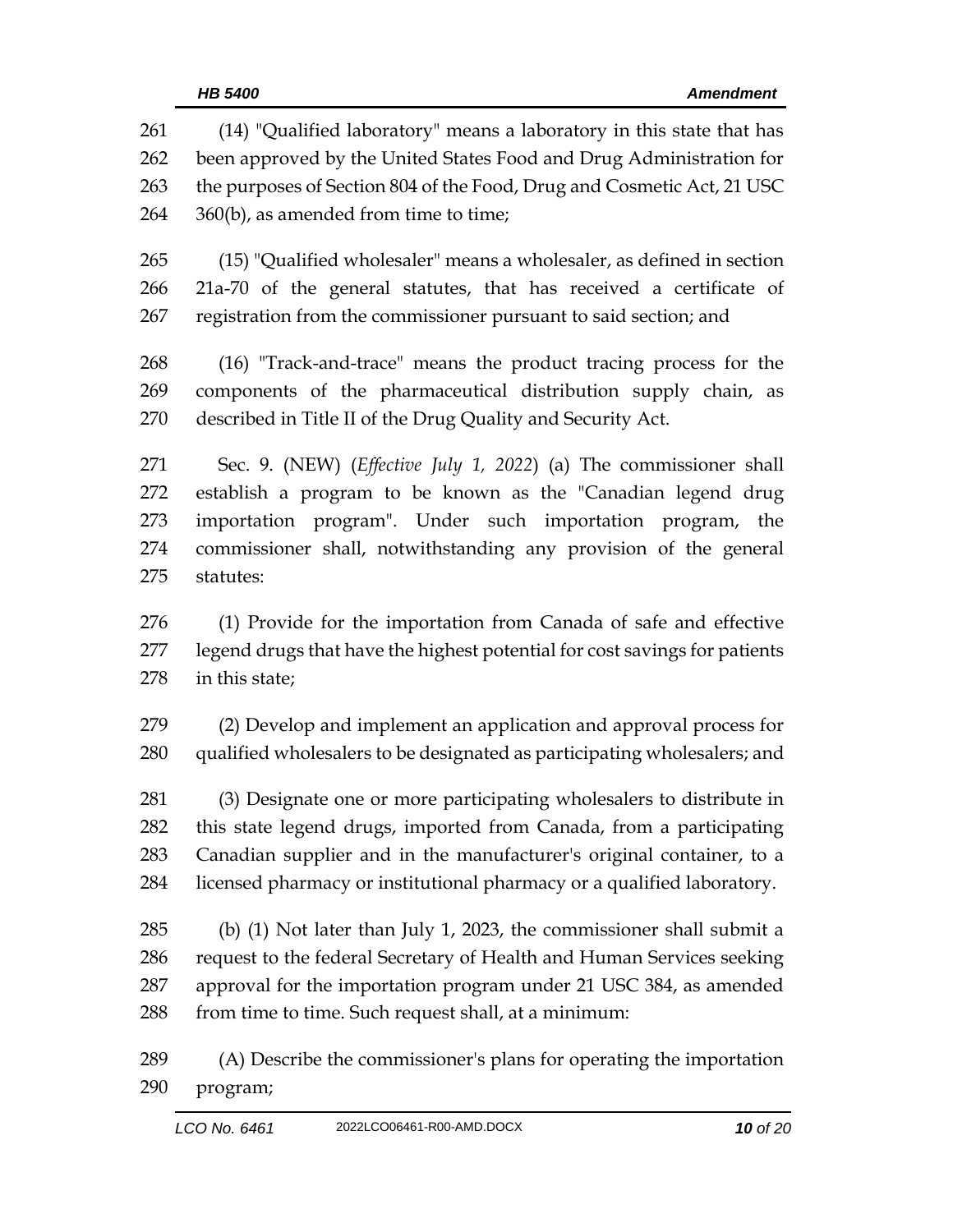|            | HB 5400<br><b>Amendment</b>                                                                                                |  |  |
|------------|----------------------------------------------------------------------------------------------------------------------------|--|--|
| 291<br>292 | (B) Demonstrate that the legend drugs to be imported and distributed<br>in this state under the importation program shall: |  |  |
| 293        | (i) Meet all applicable federal and state standards for safety and                                                         |  |  |
| 294        | effectiveness; and                                                                                                         |  |  |
| 295        | (ii) Comply with all federal tracing procedures and federal supply                                                         |  |  |
| 296        | chain security requirements as set forth in 21 CFR 251.14, as amended                                                      |  |  |
| 297        | from time to time;                                                                                                         |  |  |
| 298        | (C) Disclose the costs of implementing the importation program;                                                            |  |  |
| 299        | (D) Meet all review and authorization criteria as set forth in 21 CFR                                                      |  |  |
| 300        | 251.4, as amended from time to time; and                                                                                   |  |  |
| 301        | (E) Satisfy all pre-importation requirements as set forth in 21 CFR                                                        |  |  |
| 302        | 251.5.                                                                                                                     |  |  |
| 303        | (2) (A) If the federal Secretary of Health and Human Services                                                              |  |  |
| 304        | approves the commissioner's request, the commissioner shall:                                                               |  |  |
| 305        | (i) Submit to (I) the Commissioner of Public Health a notice disclosing                                                    |  |  |
| 306        | that the federal Secretary of Health and Human Services has approved                                                       |  |  |
| 307        | such request, and (II) the joint standing committees of the General                                                        |  |  |
| 308        | Assembly having cognizance of matters relating to appropriations,                                                          |  |  |
| 309        | general law, human services, insurance and public health a notice                                                          |  |  |
| 310        | disclosing that the federal Secretary of Health and Human Services has                                                     |  |  |
| 311        | approved such request; and                                                                                                 |  |  |
| 312        | (ii) Begin operating the importation program not later than one                                                            |  |  |
| 313        | hundred eighty days after the date of such approval.                                                                       |  |  |
| 314        | (B) Except as otherwise provided in this subsection, the                                                                   |  |  |
| 315        | commissioner shall not operate the importation program unless the                                                          |  |  |
| 316        | federal Secretary of Health and Human Services approves the                                                                |  |  |
| 317        | commissioner's request.                                                                                                    |  |  |
| 318        | Sec. 10. (NEW) (Effective July 1, 2022) (a) Each participating                                                             |  |  |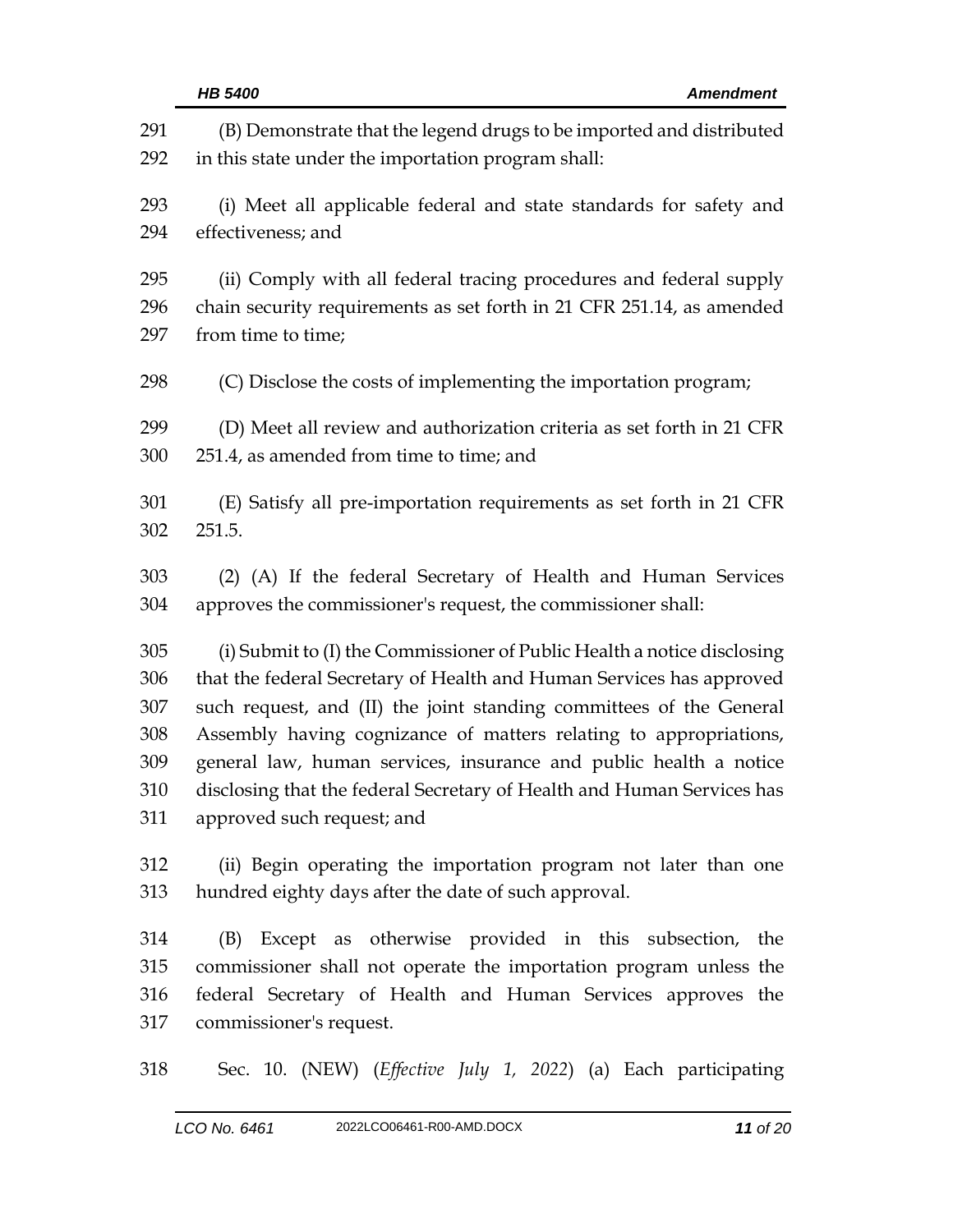| 319<br>320<br>321 | wholesaler may, subject to the provisions of this section and sections 9<br>and 12 of this act, import into this state a legend drug from a |  |  |  |
|-------------------|---------------------------------------------------------------------------------------------------------------------------------------------|--|--|--|
|                   | participating Canadian supplier, and distribute such legend drug to a                                                                       |  |  |  |
| 322               | licensed pharmacy or institutional pharmacy, or a qualified laboratory                                                                      |  |  |  |
| 323               | in this state, under the importation program if:                                                                                            |  |  |  |
| 324               | (1) Such participating wholesaler:                                                                                                          |  |  |  |
| 325               | (A) Is registered with the federal Secretary of Health and Human                                                                            |  |  |  |
| 326               | Services pursuant to 21 CFR 251, as amended from time to time; and                                                                          |  |  |  |
|                   |                                                                                                                                             |  |  |  |
| 327               | (B) Holds a valid labeler code that was issued to such participating                                                                        |  |  |  |
| 328               | wholesaler by the United States Food and Drug Administration, or any                                                                        |  |  |  |
| 329               | successor agency; and                                                                                                                       |  |  |  |
|                   |                                                                                                                                             |  |  |  |
| 330               | (2) Such legend drug:                                                                                                                       |  |  |  |
|                   |                                                                                                                                             |  |  |  |
| 331               | (A) May be imported into this state in accordance with applicable                                                                           |  |  |  |
| 332               | federal patent laws;                                                                                                                        |  |  |  |
|                   |                                                                                                                                             |  |  |  |
| 333               | (B) Meets the United States Food and Drug Administration's, or any                                                                          |  |  |  |
| 334               | successor agency's, standards concerning drug safety, effectiveness,                                                                        |  |  |  |
| 335               | misbranding and adulteration; and                                                                                                           |  |  |  |
| 336               | $(C)$ Is not:                                                                                                                               |  |  |  |
| 337               | (i) A controlled substance, as defined in 21 USC 802, as amended from                                                                       |  |  |  |
|                   |                                                                                                                                             |  |  |  |
| 338               | time to time;                                                                                                                               |  |  |  |
| 339               | (ii) A biological product, as defined in 42 USC 262, as amended from                                                                        |  |  |  |
|                   | time to time;                                                                                                                               |  |  |  |
| 340               |                                                                                                                                             |  |  |  |
| 341               | (iii) An infused drug;                                                                                                                      |  |  |  |
|                   |                                                                                                                                             |  |  |  |
| 342               | (iv) An intravenously, intradermally, intrathecally, intramuscularly                                                                        |  |  |  |
| 343               | or subcutaneously injected drug;                                                                                                            |  |  |  |
|                   |                                                                                                                                             |  |  |  |
| 344               | (v) A drug that is inhaled during surgery;                                                                                                  |  |  |  |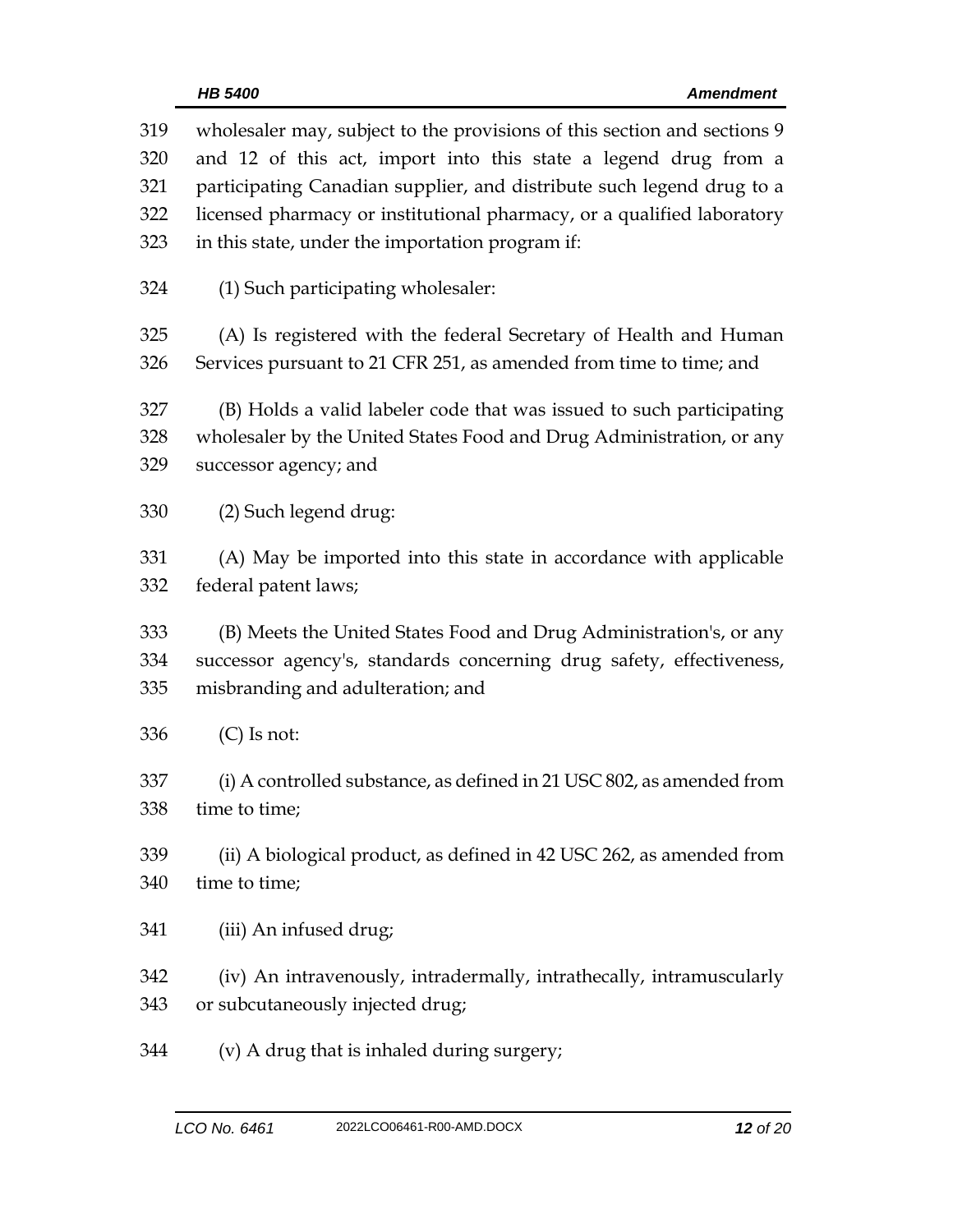| 345 | (vi) A drug that is a parenteral drug, the importation of which is        |
|-----|---------------------------------------------------------------------------|
| 346 | determined by the federal Secretary of Health and Human Services to       |
| 347 | pose a threat to the public health; or                                    |
| 348 | (vii) A drug that is a compound which is not commercially available.      |
| 349 | (b) Each participating wholesaler shall:                                  |
| 350 | (1) Comply with all applicable track-and-trace requirements, and          |
| 351 | make available to the commissioner all track-and-trace records not later  |
| 352 | than forty-eight hours after said commissioner requests such records;     |
| 353 | (2) Not import into, or distribute, dispense or sell, in this state any   |
| 354 | legend drugs under the importation program except in accordance with      |
| 355 | the provisions of this section and sections 9 and 12 of this act;         |
| 356 | (3) Not distribute, dispense or sell outside of this state any legend     |
| 357 | drugs that are imported into this state under the importation program;    |
| 358 | (4) Ensure the safety and quality of each legend drug that is imported    |
| 359 | and distributed in this state under the importation program;              |
| 360 | (5) Comply with federal pre-importation request requirements as set       |
| 361 | forth in 21 CFR 251.5, as amended from time to time;                      |
| 362 | (6) For each initial shipment of any legend drug that is imported into    |
| 363 | this state by such participating wholesaler, ensure that a qualified      |
| 364 | laboratory engaged by such participating wholesaler tests a statistically |
| 365 | valid sample size for each batch of such legend drug in such shipment     |
| 366 | for authenticity and degradation in a manner that is consistent with the  |
| 367 | Food, Drug and Cosmetic Act and 21 CFR 251.16, as both may be             |
| 368 | amended from time to time;                                                |
| 369 | (7) For each subsequent shipment of a legend drug that is imported        |
| 370 | into this state by such participating wholesaler, and sampled and tested  |
| 371 | pursuant to subdivision (6) of this subsection, ensure that a qualified   |
| 372 | laboratory engaged by such participating wholesaler tests a statistically |
| 373 | valid sample of such legend drug in such shipment for authenticity and    |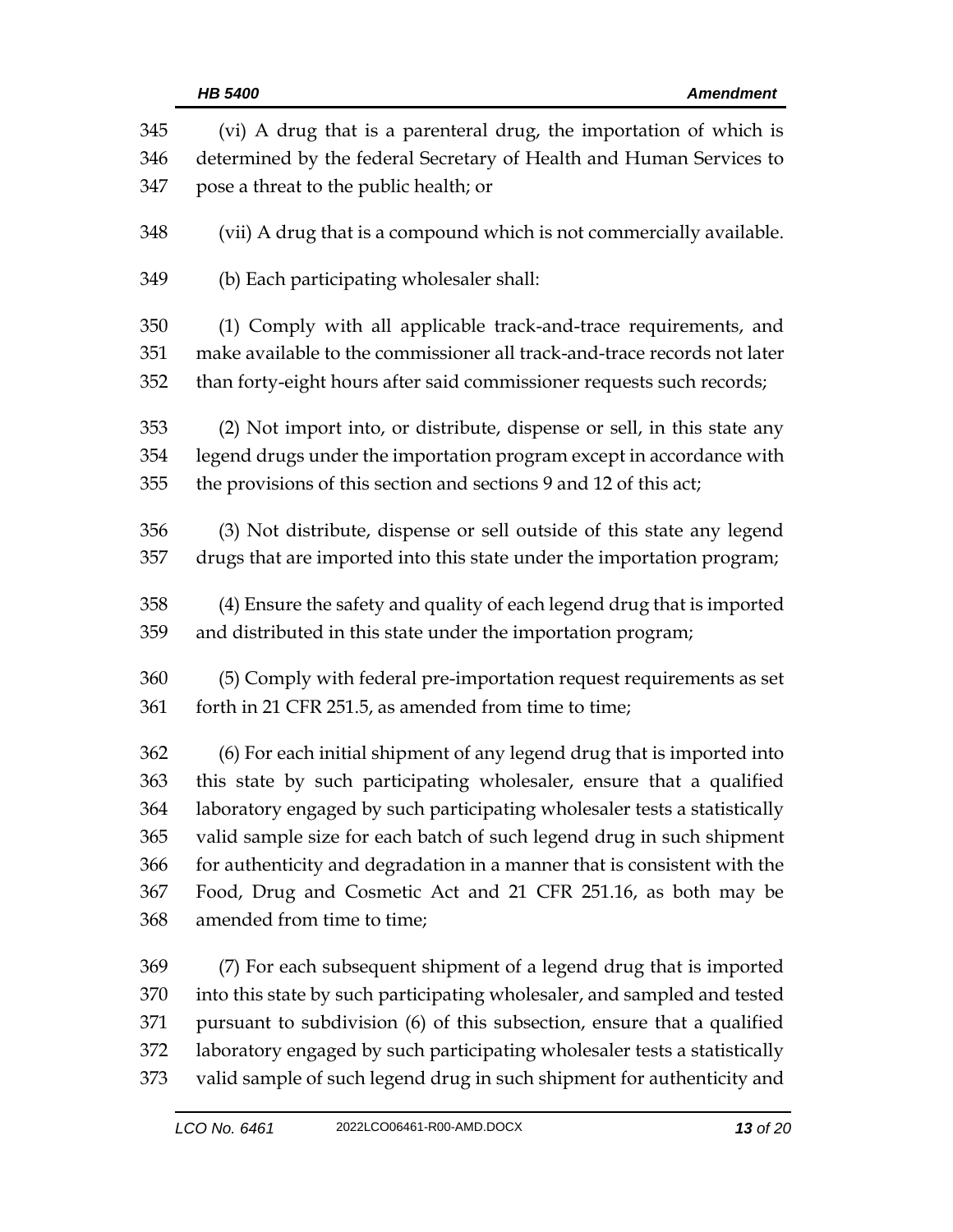| 374 | degradation in a manner that is consistent with the Food, Drug and          |
|-----|-----------------------------------------------------------------------------|
| 375 | Cosmetic Act and 21 CFR 251.16, as both may be amended from time to         |
| 376 | time, and quarantine such shipment until the results of such test           |
| 377 | conducted pursuant to this subdivision indicate that such legend drug       |
| 378 | is consistent with its labeling;                                            |
| 379 | (8) Certify to the commissioner that each legend drug imported into         |
| 380 | this state under the importation program:                                   |
| 381 | (A) Is approved for marketing in the United States and not                  |
| 382 | adulterated or misbranded;                                                  |
| 383 | (B) Meets all labeling requirements under 21 USC 352, as amended            |
| 384 | from time to time;                                                          |
| 385 | (C) Meets all labeling requirements as set forth in 21 CFR 251.12, 21       |
| 386 | CFR 251.13 and 21 CFR 251.14, as amended from time to time;                 |
| 387 | $(9)$ Either:                                                               |
| 388 | (A) Propose a national drug code for each drug imported into this           |
| 389 | state in accordance with sections 8 to 13, inclusive, of this act, pursuant |
| 390 | to the procedures under 21 CFR 207.33, as amended from time to time,        |
| 391 | and list such drug pursuant to the procedures set forth in 21 CFR 207.53,   |
| 392 | as amended from time to time; or                                            |
| 393 | (B) Ensure that the entity performing relabeling on such wholesaler's       |
| 394 | behalf lists each eligible prescription drug and incorporates the national  |
| 395 | drug code such wholesaler proposed for assignment in accordance with        |
| 396 | the labeling requirements set forth in 21 CFR 207, as amended from time     |
| 397 | to time;                                                                    |
| 398 | (10) Maintain laboratory records, including, but not limited to,            |
| 399 | complete data derived from all tests necessary to ensure that each          |
| 400 | legend drug imported into this state under the importation program          |
| 401 | satisfies the requirements of subdivisions (6) and (7) of this subsection;  |

(11) Maintain documentation demonstrating that the testing required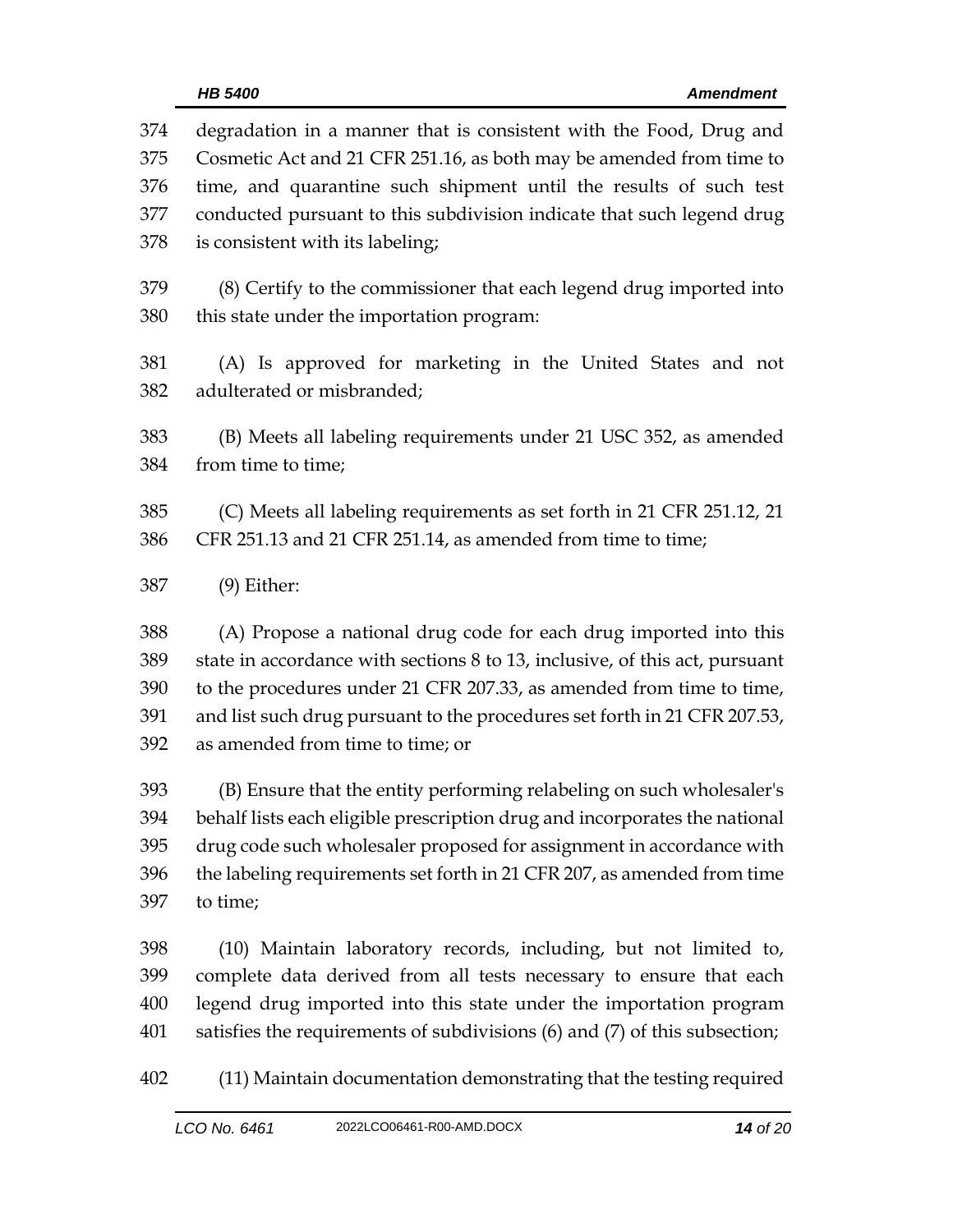| 403 | by subdivisions (6) and (7) of this subsection was conducted at a          |  |  |  |
|-----|----------------------------------------------------------------------------|--|--|--|
| 404 | qualified laboratory in accordance with the Food, Drug and Cosmetic        |  |  |  |
| 405 | Act, and all other applicable federal and state laws and regulations       |  |  |  |
| 406 | concerning laboratory qualifications;                                      |  |  |  |
| 407 | (12) Maintain the following information for each legend drug that          |  |  |  |
| 408 | such participating wholesaler imports and distributes in this state under  |  |  |  |
| 409 | the importation program, and submit such information to the                |  |  |  |
| 410 | commissioner upon request by the commissioner:                             |  |  |  |
| 411 | (A) The name and quantity of the active ingredient of such legend          |  |  |  |
| 412 | drug;                                                                      |  |  |  |
| 413 | (B) A description of the dosage form of such legend drug;                  |  |  |  |
| 414 | (C) The date on which such participating wholesaler received such          |  |  |  |
| 415 | legend drug;                                                               |  |  |  |
| 416 | (D) The quantity of such legend drug that such participating               |  |  |  |
| 417 | wholesaler received;                                                       |  |  |  |
| 418 | (E) The point of origin and destination of such legend drug;               |  |  |  |
| 419 | (F) The price paid by such participating wholesaler for such legend        |  |  |  |
| 420 | drug;                                                                      |  |  |  |
| 421 | (G) A report for each legend drug that fails laboratory testing under      |  |  |  |
| 422 | subdivision $(6)$ or $(7)$ of this subsection; and                         |  |  |  |
| 423 | (H) Such additional information and documentation that the                 |  |  |  |
| 424 | commissioner deems necessary to ensure the protection of the public        |  |  |  |
| 425 | health;                                                                    |  |  |  |
| 426 | (13) Ensure that any legend drug that fails laboratory testing under       |  |  |  |
| 427 | subdivision (6) or (7) of this subsection is appropriately quarantined and |  |  |  |
| 428 | destroyed; and                                                             |  |  |  |
| 429 | (14) Maintain all information and documentation that is submitted to       |  |  |  |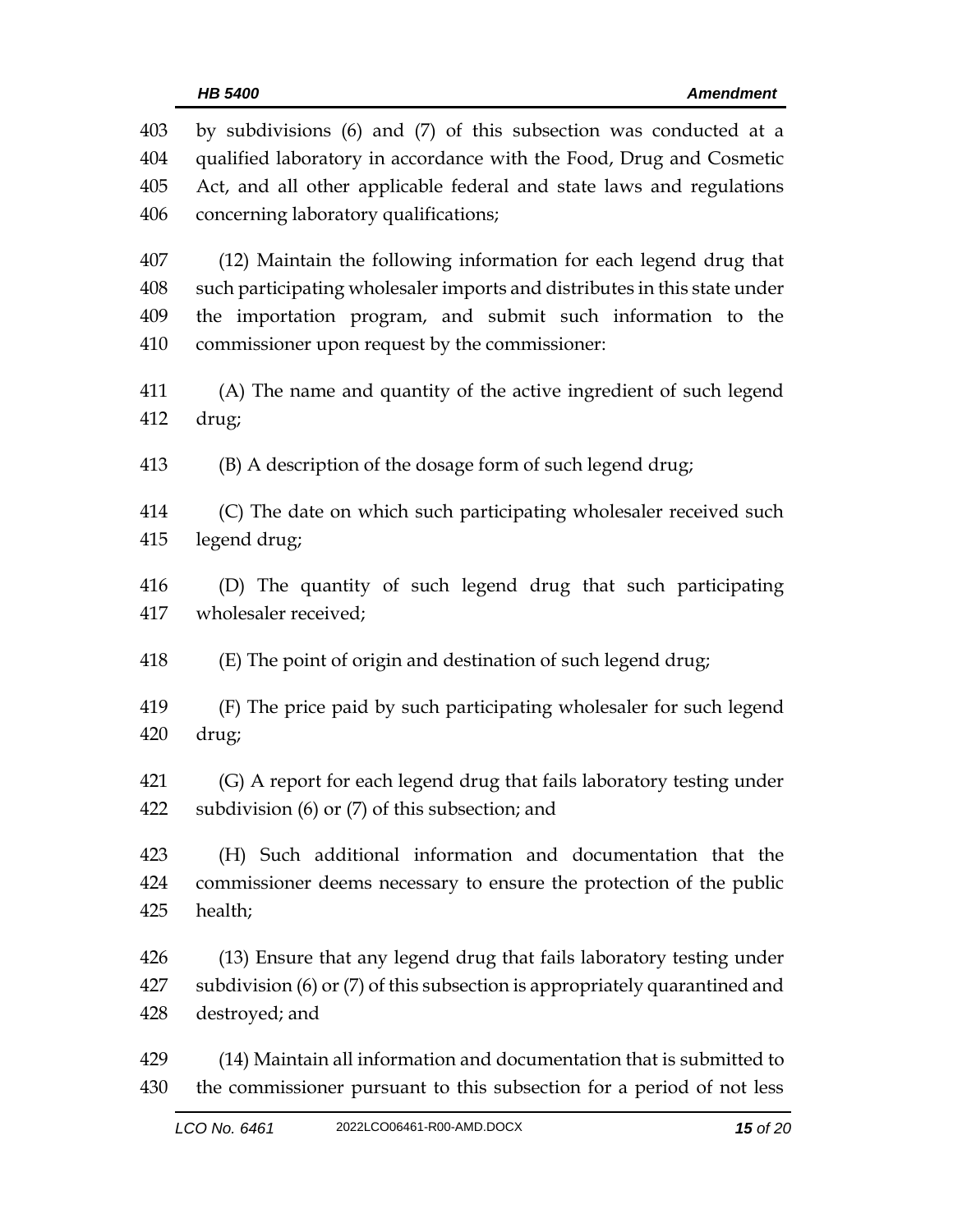than three years. Sec. 11. (NEW) (*Effective July 1, 2022*) Each participating Canadian supplier shall: (1) Comply with all applicable track-and-trace requirements; (2) Not distribute, dispense or sell outside of this state any legend drugs that are imported into this state under the importation program; and (3) Maintain the following information and documentation and, upon request by the commissioner, submit such information and documentation to the commissioner for each legend drug that such participating Canadian supplier exports into this state under the importation program: (A) The original source of such legend drug, including, but not limited to: (i) The name of the manufacturer of such legend drug; (ii) The date on which such legend drug was manufactured; and (iii) The location where such legend drug was manufactured; (B) The date on which such legend drug was shipped to a participating wholesaler; (C) The quantity of such legend drug that was shipped to a participating wholesaler; (D) The quantity of each lot of such legend drug that such participating Canadian supplier originally received and the source of such lot; (E) The lot or control number and the batch number assigned to such legend drug by the manufacturer; and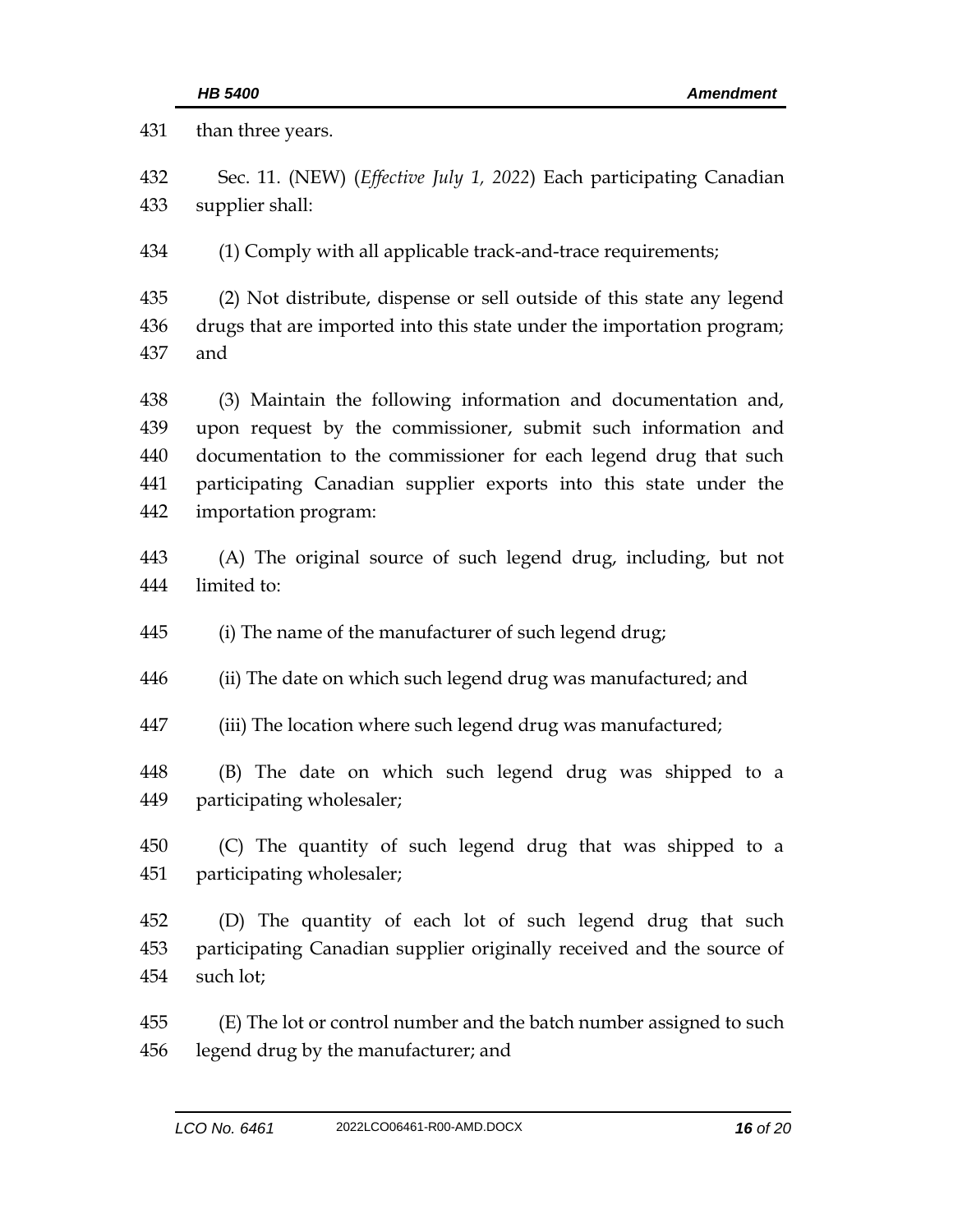| 457 | (F) Such additional information and documentation that the                        |
|-----|-----------------------------------------------------------------------------------|
| 458 | commissioner deems necessary to ensure the protection of the public               |
| 459 | health.                                                                           |
| 460 | Sec. 12. (NEW) ( <i>Effective July 1, 2022</i> ) (a) The commissioner shall issue |
| 461 | a written order:                                                                  |
| 462 | (1) Suspending importation and distribution of a legend drug under                |
| 463 | the importation program if the commissioner discovers that such                   |
| 464 | importation or distribution violates any provision of sections 9 to 11,           |
| 465 | inclusive, of this act or any other applicable state or federal law or            |
| 466 | regulation, including post importation requirements as set forth in 21            |
| 467 | CFR 251.18;                                                                       |
| 468 | (2) Suspending all importation and distribution of legend drugs by a              |
| 469 | participating wholesaler under the importation program if the                     |
| 470 | commissioner discovers that the participating wholesaler has violated             |
| 471 | any provision of section 9 or 10 of this act or any other applicable state        |
| 472 | or federal law or regulation;                                                     |
| 473 | (3) Suspending all importation and distribution of legend drugs by a              |
| 474 | participating Canadian supplier under the importation program if the              |
| 475 | commissioner discovers that the participating Canadian supplier has               |
| 476 | violated any provision of section 9 or 11 of this act or any other                |
| 477 | applicable state or federal law or regulation;                                    |
| 478 | (4) Requiring the quarantine, recall or seizure of any legend drug that           |
| 479 | was imported and distributed under the importation program if such                |
| 480 | legend drug has been identified as adulterated, within the meaning of             |
| 481 | section 21a-105 of the general statutes, or misbranded; or                        |
| 482 | (5) Requiring retesting, at the expense of the participating wholesaler           |
| 483 | and by a laboratory approved by the commissioner, of any legend drug              |
| 484 | distributed by the participating wholesaler if the commissioner deems             |
| 485 | such retesting necessary.                                                         |
| 486 | (b) The commissioner shall send a notice to each participating                    |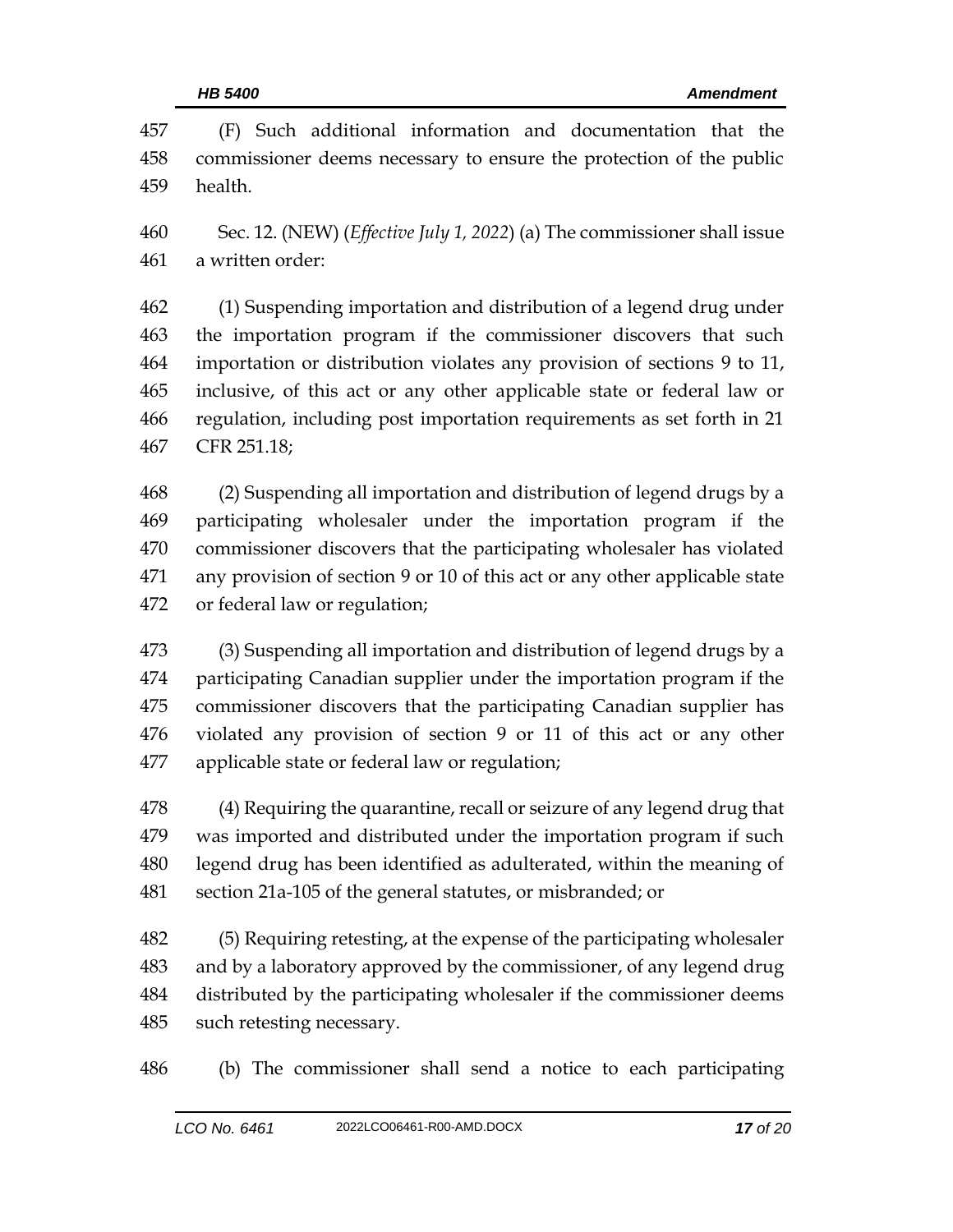| 487<br>488<br>489 | Canadian supplier and participating wholesaler affected by an order<br>issued pursuant to subsection (a) of this section notifying such<br>participating Canadian supplier or participating wholesaler that: |
|-------------------|--------------------------------------------------------------------------------------------------------------------------------------------------------------------------------------------------------------|
| 490<br>491        | (1) The commissioner has issued such order, and providing the legal<br>and factual basis for such order; and                                                                                                 |
| 492               | (2) Such participating Canadian supplier or participating wholesaler                                                                                                                                         |
| 493               | may request, in writing, a hearing before the commissioner, provided                                                                                                                                         |
| 494               | such request is received by the commissioner not later than thirty days                                                                                                                                      |
| 495               | after the date of such notice.                                                                                                                                                                               |
| 496               | (c) If a participating Canadian supplier or participating wholesaler                                                                                                                                         |
| 497               | timely requests a hearing pursuant to subsection (b) of this section, the                                                                                                                                    |
| 498               | commissioner shall, not later than thirty days after the receipt of the                                                                                                                                      |
| 499               | request, convene the hearing as a contested case in accordance with the                                                                                                                                      |
| 500               | provisions of chapter 54 of the general statutes. Not later than sixty days                                                                                                                                  |
| 501               |                                                                                                                                                                                                              |
|                   | after the receipt of such request, the commissioner shall issue a final                                                                                                                                      |
| 502               | decision vacating, modifying or affirming the commissioner's order. If                                                                                                                                       |
| 503               | the participating Canadian supplier or participating wholesaler is                                                                                                                                           |
| 504               | aggrieved by such final decision, such participating Canadian supplier                                                                                                                                       |
| 505               | or participating wholesaler may appeal such decision in accordance                                                                                                                                           |

 Sec. 13. (NEW) (*Effective July 1, 2022*) The commissioner may, in consultation with the Commissioner of Public Health, adopt regulations in accordance with the provisions of chapter 54 of the general statutes to implement the provisions of sections 8 to 12, inclusive, of this act.

 Sec. 14. (*Effective from passage*) Not later than January 1, 2023, the Office of Health Strategy shall prepare and submit a report, in accordance with section 11-4a of the general statutes, to the joint standing committee of the General Assembly having cognizance of matters relating to insurance. Such report shall include, but need not be limited to, an analysis of pharmacy benefit manager distribution of prescription drug practices regarding spread pricing arrangements, manufacturing rebates and transparency and accountability.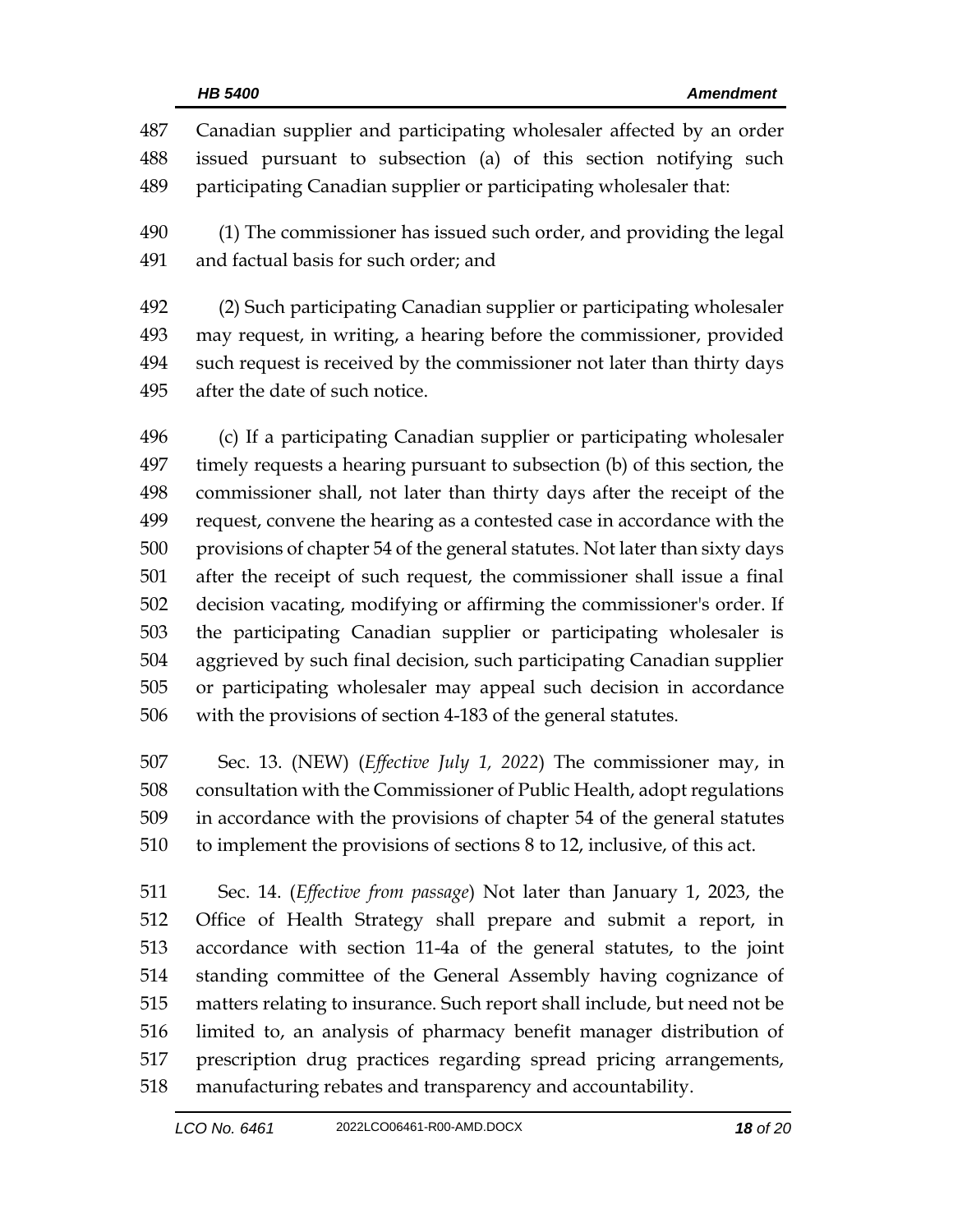Sec. 15. (*Effective from passage*) Not later than January 1, 2023, the State Comptroller shall prepare and submit a report, in accordance with section 11-4a of the general statutes, to the joint standing committee of the General Assembly having cognizance of matters relating to insurance. Such report shall include an analysis of state purchasing pools for prescription drugs and health care supplies, and shall describe: (1) Whether current pool purchasing arrangements with other states are resulting in cost savings in the state; and (2) whether other potential pool purchasing relationships may result in lower prescription drug and health care costs.

 Sec. 16. Subdivision (1) of subsection (b) of section 38a-544 of the general statutes is repealed and the following is substituted in lieu thereof (*Effective October 1, 2022*):

 (b) (1) Notwithstanding the sixty-day period set forth in subdivision (2) of subsection (a) of this section, each insurance company, hospital service corporation, medical service corporation, health care center or other entity that uses step therapy for such prescription drugs shall establish and disclose to its health care providers a process by which an insured's treating health care provider may request at any time an override of the use of any step therapy drug regimen. Such disclosure shall be made to health care providers in writing at least once each calendar year, and such health care provider shall display in a conspicuous and prominent location, including on the provider's Internet web site and on a bulletin board in the provider's office, information regarding the override process. Any such override process shall be convenient to use by health care providers and an override request shall be expeditiously granted when an insured's treating health care provider demonstrates that the drug regimen required under step therapy (A) has been ineffective in the past for treatment of the insured's medical condition, (B) is expected to be ineffective based on the known relevant physical or mental characteristics of the insured and the known characteristics of the drug regimen, (C) will cause or will likely cause an adverse reaction by or physical harm to the insured, or (D) is not in the best interest of the insured, based on medical necessity. Until October 1,